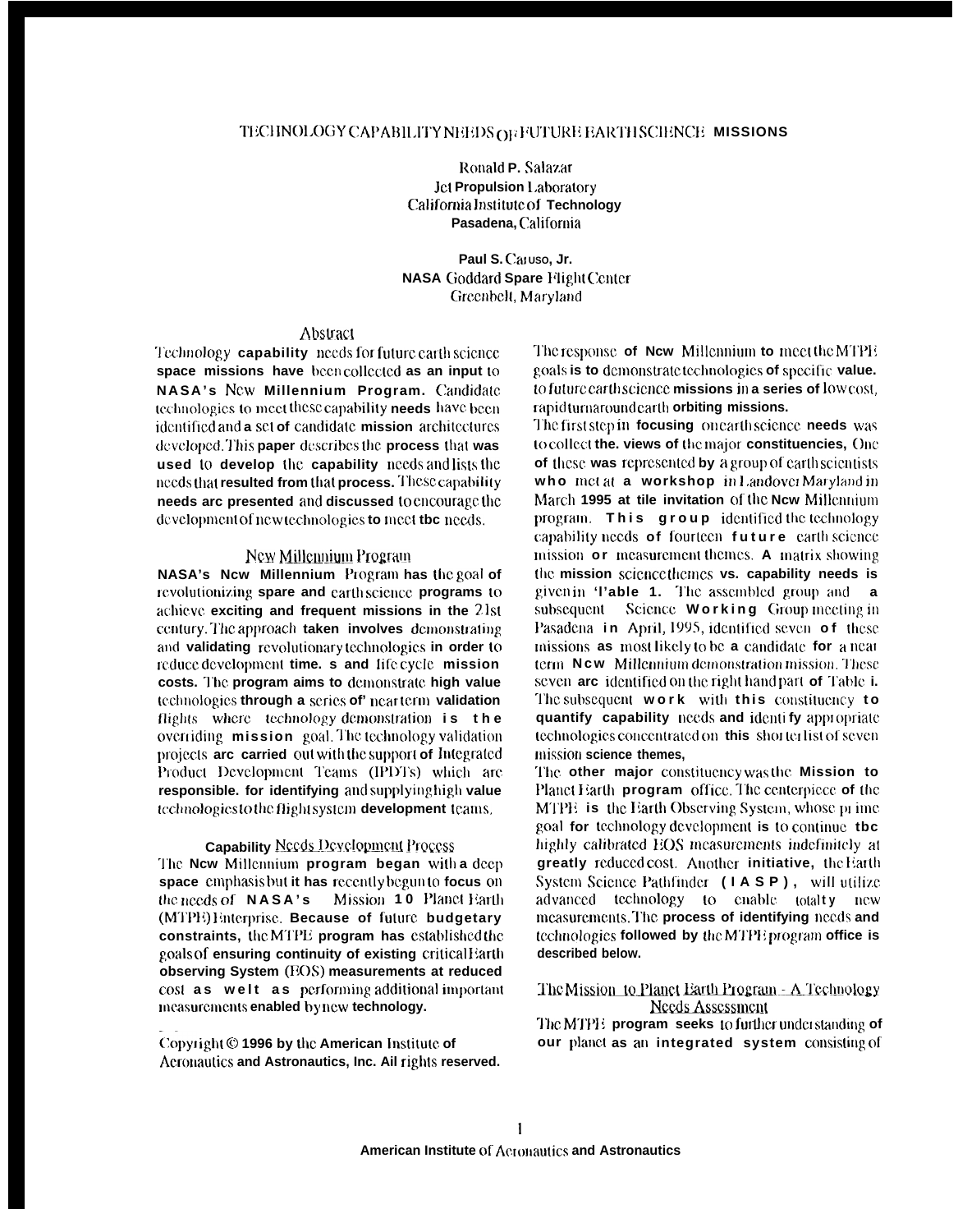| Table 1. Earth Science Mission Capabi                                         |              |               |           |    |                     |              |                |     |                |              |                  | y Requirements | $\mu$ mn                               |                            |
|-------------------------------------------------------------------------------|--------------|---------------|-----------|----|---------------------|--------------|----------------|-----|----------------|--------------|------------------|----------------|----------------------------------------|----------------------------|
|                                                                               |              |               |           |    | <b>MTPE MISSION</b> |              |                | ASS |                |              |                  |                |                                        |                            |
| REQUIRED CAPABILITIES                                                         |              | All 10        |           | C١ | EA.                 |              |                |     |                |              | <b>IE RE IFI</b> |                | AI M                                   | PHERIC SCIENCES            |
|                                                                               | $\mathbf{H}$ | $\mathcal{P}$ |           | 2  | $\overline{3}$      | M            | G <sub>1</sub> | тH  | $\mathfrak{p}$ | 3            | $\overline{4}$   |                | A <sub>1</sub>                         | Atmospheric Sounder        |
| YACLORAFICAPAHI111 IES                                                        |              |               |           |    |                     |              |                |     |                |              |                  |                | A?                                     | TroposphericPollutants     |
| rlight efficiency power system                                                |              |               |           |    |                     |              |                |     |                |              |                  |                | A <sub>3</sub>                         | 1 ropospheric Winds LIDAR  |
| Mass data storage                                                             |              |               |           |    |                     |              |                |     |                | I۱           |                  |                |                                        |                            |
| GPS (on a-chip)                                                               |              |               |           |    |                     |              | ٠              |     |                | $\mathbf{r}$ |                  |                | <b>OCE</b>                             | <b>SCIENCE S</b>           |
| <b>GPS AttitudeDetermination</b>                                              |              |               |           |    |                     |              | $\bullet$      |     |                | b            |                  |                | 01                                     | Surface Wind               |
| Precision Spacecraft pointing                                                 |              |               |           |    |                     |              | $\bullet$      |     |                |              |                  |                | $\overset{\circ}{0}\overset{\circ}{3}$ | Sea Ice t lazard Mapping   |
| Low cost 3-axis stabilization                                                 |              |               |           |    |                     |              |                |     |                |              |                  |                |                                        | Ocean Color                |
| Tight formation Filight Subsystems                                            |              |               |           |    |                     |              |                |     |                |              |                  |                | 104                                    | In-SituData Relay          |
| EfficientMicro-propulsion                                                     |              |               |           |    |                     |              | $\bullet$      |     |                |              |                  |                |                                        |                            |
| Drag-free Compensation                                                        |              |               |           |    |                     |              |                |     | $\mathbf{r}$   |              |                  |                | <b>GRA</b>                             | <b>MAPPING</b>             |
| Extremely High Bandwidth Communications                                       |              |               |           |    |                     |              |                |     |                |              |                  |                | G <sub>1</sub>                         | Ocean and LandSurface      |
| III SituSensorInten ogation/Upfink                                            |              |               |           |    |                     |              |                |     |                |              |                  |                |                                        | Gravity Mapping            |
| <b>Tether</b>                                                                 |              |               |           |    |                     |              |                |     |                |              |                  |                |                                        |                            |
| <b>Inflatable Structures</b>                                                  |              |               |           |    |                     |              |                |     |                |              |                  |                | her                                    | STRIAL SCIENCES            |
| AtomicOxygen flesistant Materials                                             |              |               |           |    |                     |              | $\bullet$      |     | $\mathbf b$    | $\bullet$    |                  |                | l 1                                    | Soil Moisture              |
| [NSOR CAPAB‼ITIE S                                                            |              |               |           |    |                     |              |                |     |                |              |                  |                | ll 2                                   | SAR Topographic Manning    |
| Reliable long-lived solid-state lasers                                        |              |               |           |    |                     |              |                |     |                |              |                  |                | ILЗ                                    | <b>SAR Biomass</b>         |
| Light 1 hermally Stable Optical Materials                                     | ٠            | ٠             |           |    |                     |              |                |     |                |              | ٠                |                | 4 I                                    | Landsat Pathfinder         |
| Cryocoolers - miniature, long-lived, vib -isolated                            | $\bullet$    | ٠             |           |    |                     |              |                |     |                |              |                  |                | 5                                      | Geomagnetism               |
| UV, VIS, IR, FIR Detectors & Focal Plane Arrays                               | $\bullet$    | b.            |           |    |                     |              |                |     |                |              |                  |                | 6                                      | Laser Altimetry 1 opoMappi |
| Compact hi-resolution spectrometer                                            | $\bullet$    |               |           |    |                     |              |                |     |                |              |                  |                |                                        |                            |
| Fiberbased wide angle optics                                                  |              |               |           |    |                     |              |                |     |                |              |                  |                |                                        |                            |
| High performance narrow band optical filters                                  | $\bullet$    | $\bullet$     |           |    |                     |              |                |     |                |              |                  |                |                                        | Workshop candidates for    |
| Antennas, Lightweight & Deployable                                            |              | г             |           |    |                     |              |                |     | $\bullet$      |              |                  |                |                                        | early New Millerviium      |
| Active Microwave                                                              |              |               |           | D  |                     |              |                |     | $\blacksquare$ |              |                  |                |                                        | flightdemonstrations       |
| Large Passive Microwave                                                       | ٠            |               |           |    |                     |              |                | ٠   |                |              |                  |                |                                        |                            |
| Miniaturized SAR                                                              |              |               |           |    |                     |              |                |     | ٠              |              |                  |                |                                        |                            |
| Low mass, athermal, telescopes                                                | $\bullet$    | $\bullet$     |           |    |                     |              | $\bullet$      |     |                |              |                  |                |                                        |                            |
| Superconducting gravity gradiometer                                           |              |               |           |    |                     |              |                |     |                |              |                  |                |                                        |                            |
| Terahertz oscillators                                                         | ٠            | ٠             |           |    |                     |              |                |     |                |              |                  |                |                                        |                            |
| t ligh-efficiency diode and optical moxers                                    |              | $\bullet$     |           |    |                     |              |                |     |                |              |                  |                |                                        |                            |
| Miniaturized Fields and Particles Instruments                                 |              |               |           |    |                     |              |                |     |                |              |                  |                |                                        |                            |
| Accelerometer                                                                 |              |               |           |    |                     |              |                | ٠   |                |              |                  |                |                                        |                            |
| PHAI IONS CAPAHII111 S                                                        |              | ٠             | $\bullet$ | ь  |                     |              |                | ٠   |                | ٠            | $\bullet$        |                |                                        |                            |
| Or⊬board processmg                                                            |              |               | $\bullet$ |    |                     |              | $\bullet$      |     |                |              | $\bullet$        |                |                                        |                            |
| AutonomousSpacecraft/Missionoperations<br>Spacecraft Constellation Operations | $\bullet$    | ٠             |           |    |                     |              | ٠              |     |                |              |                  |                |                                        |                            |
| Efficient End-to-end Data Management                                          | $\bullet$    | $\bullet$     | $\bullet$ |    | ٠                   | $\mathbf{r}$ | ٠              |     |                |              | $\bullet$        |                |                                        |                            |
| Distributed Real-time Downlink                                                |              |               |           |    |                     |              |                |     |                |              |                  |                |                                        |                            |
|                                                                               |              |               |           |    |                     |              |                |     |                |              |                  |                |                                        |                            |
|                                                                               |              |               |           |    |                     |              |                |     |                |              |                  |                |                                        |                            |

land, oceans, and atmosphere and to monitor global change. Recently, a comprehensive reshaping effort was completed that aligned **program** requirements with projected budgetary constraints. This activity identified new technology development as a key ingredient to offset anticipated financial limitations. Internal and external review teams postulated that, if nurtured, new and innovative subsystem and system architectures would merge.ml allow many of the stated program objectives to be achieved with  $\exists$  **e s s** complex flight segments requiring shorter development time. Concurrent reductions insystem size, mass, power, and consumables would also enable the use of smaller spacecraft and launch vehicles. More autonomous ground operations were also envisioned to reduce traditional staffing levels. In response to this vision of the future, a systematic, toplevel, prc~grwn-wide Technology Infusion Plan was  $pr \sim$ 'paled to initiate the process of identifying key technology advancements for Earth science missions. A hierarchical approach, shown pictorially in Figure 1, was taken where mission objectives guide the selection of instr ument technology needs which, in turn, influence

complementary advancements in spacecraft and ground system capabilities. A focused, requirements driven approach with direct project or user connectivity  $w$  as sought to effectively harness supplier capabilities and to leverage available funds so that useful end products would result. The process started with a technology needs survey performed by the Goddard Space Hight Center (G SFC) MTPE program office. Contributions were actively solicited from the Earth science community and other user groups, flight projects, and the ground operations team so that all elements received proper representation.



Figure 1. Technology Development Dynamics

American Institute of Acronautics and Astronautics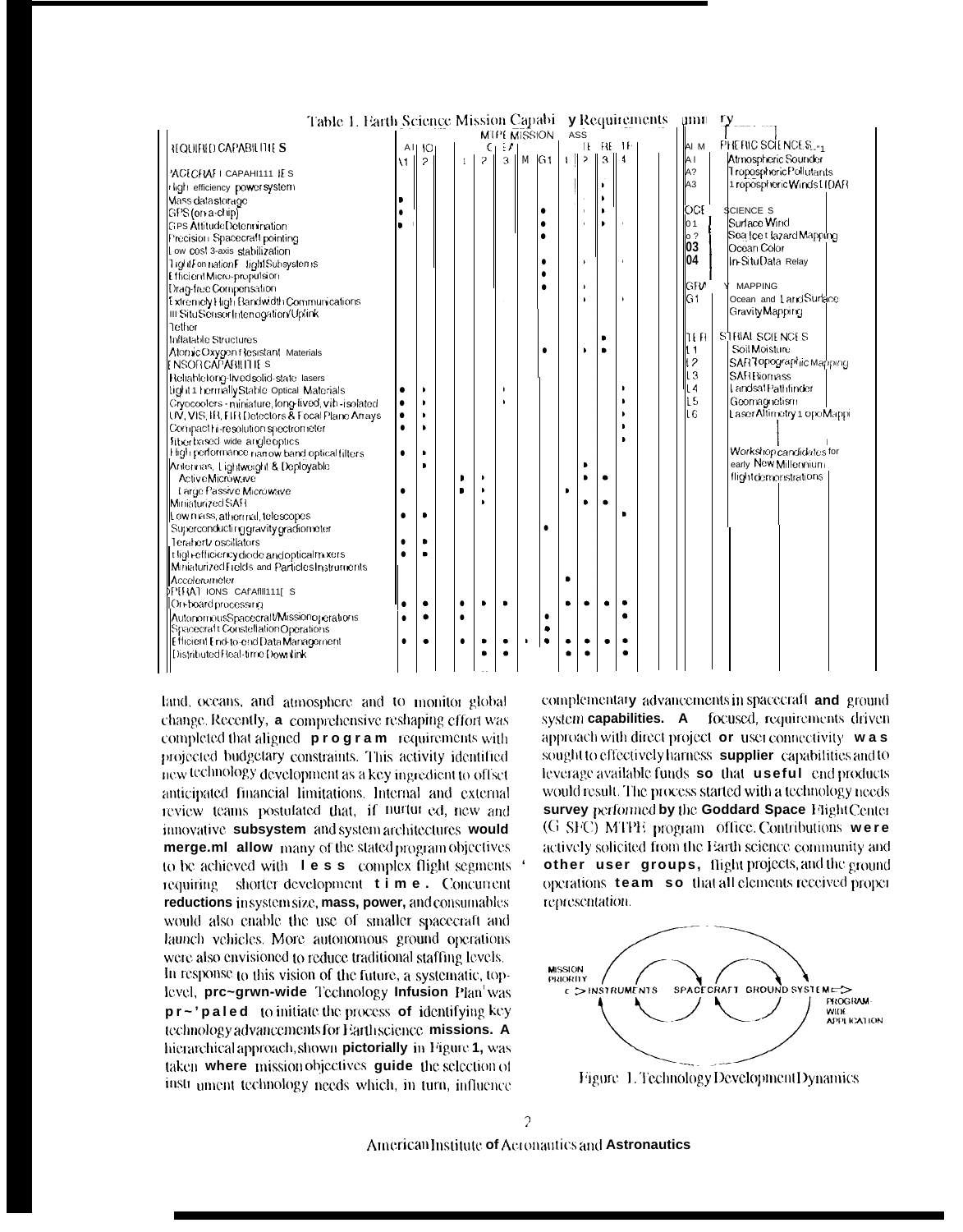prioritization process. Advancements in instrument and sensor technologies were judged to have the highest nission sets were proposed that assisted in supporting spacecraft and ground systems. In order to potential payback to the MTPE program because, After a series of meetings and workshops, some candidate technologies fell mainly into the four general categories was prepared and distributed widely. The further define specific technology needs, a survey form long development times and drive the requirements for historically, state-of-the-art scientific instruments have listed below: results of that survey showed trhat the desired collected  $\frac{1}{2}$ 

and power for the whole spectrum of Earth observing provide significant reductions in overall volume, mass, (a) microelectronic devices and innovative packaging that instruments,

(b) detector systems that cover the wavelength bands of cooling, interest to Earth science that require minimal or no active

(c) detector atrays that eliminate the need for scanning mechanisms, and

(d) higher image resolution devices

mission were also identified. Priority items included data handling and storage, and level of on-board improvements in orbit determination, attitude knowledge, that would complement advanced instrument and sensor Associated spacecraft and ground system technologies Autonome development and, at the same time, enhance the scientific

Millennium advanced land innaging flight validation process works, application to a recently approved New To illustrate how this hierarchical technology assessment mission (Farth Orbiter-1) is described below.

hyperspectral detectors arranged on a partially populated employs a pushbroom conbination of multispectral and inaging missions. The proposed baseline instrument Fahlanced Thematic Mapper (F/IM+) for future land instrument that could be flown in place of the Landsat advanced technology could be employed to develop an It was determined, via a peer review process, that light, optical system of hot pressed silicon carbide provides a space as well as ground viewing. When compared to the Radionictic calibration of 5% or better is achieved by uncooled focal plane and covering the wavelength range ground system technologies under consideration that about a factor of 8. Complementary spacecraft and eliminates the need for a scan mirror and radiative cooler present generation ETM+, the new instrument concept incorporation of devices that allow sun, moon, and deep from 0.4 to 2.5 micrometers. A three mirror anastigmatic and reduces volume, mass, and power requirements by support this instrument include an advanced fiber optic nigid, and themally stable configuration.

> land imager, data compression, an X-band phased array data bus to handle the high data rates generated by the effect on future MTPE programs. levels of on-board spacecraft autonomy to name a few cloud editing, auto navigation and control, and increased Validation of these technologies will have a syncrgistic

priority Farth science missions and will spawn additional missions of the future. system capabilities that can then be infused into the advancements in instrument, spacecraft, and ground The process outlined above is being applied to other high

# Capability Needs vs. Technology Needs

The stated needs of the future missions are a combination of capability needs and technology with a data rate of 600 Mb/s" are theoretically and artificial. Capability needs, such as "downlink nccd, technology, e.g. optical or RF. If RF, then different requencies could be used. Technology needs are could be provided by more than one distinct independent of technology. That is, the capability needs. The difference between these two is both real e.g. "a Ka-band phased array antenna." On the other more near term and assume a particular technology, particular technologies. shows the capabilities and limitations hand, the statement of the quantitative capability i.e. "600 Mb/s," is generally made by someone  $\approx$ 

that revolutionary new technologies to meet the need exciting new technologies can be proposed for future could be identified. One of the purposes of this paper collection of needs the capabilities were stressed, so The two approaches are obviously intertwined. In the demonstration missions. is to expose the needs to a broader audience so that

## Integrated Capability Needs

program office, so that specific technology validation science working group and one from the M1111 quantify the two sets of capability needs, one from the The next step in the process was to integrate and experiments could be identified.

shown in Tables  $2, 3$  and  $4$ . themes listed above. The results of this effort are developers involved with the science measurement detailed discussions with scientists and instrument The information for this step was obtained by further,

capabilities, spacecraft capabilities and operations<br>capabilities. There is clearly some overlap between all The capability needs as one of convenience only without any implication as integration are desired. The grouping should be seen of these, especially as higher degrees of flight system to the best location for capabilities. are grouped into sensor

ىئ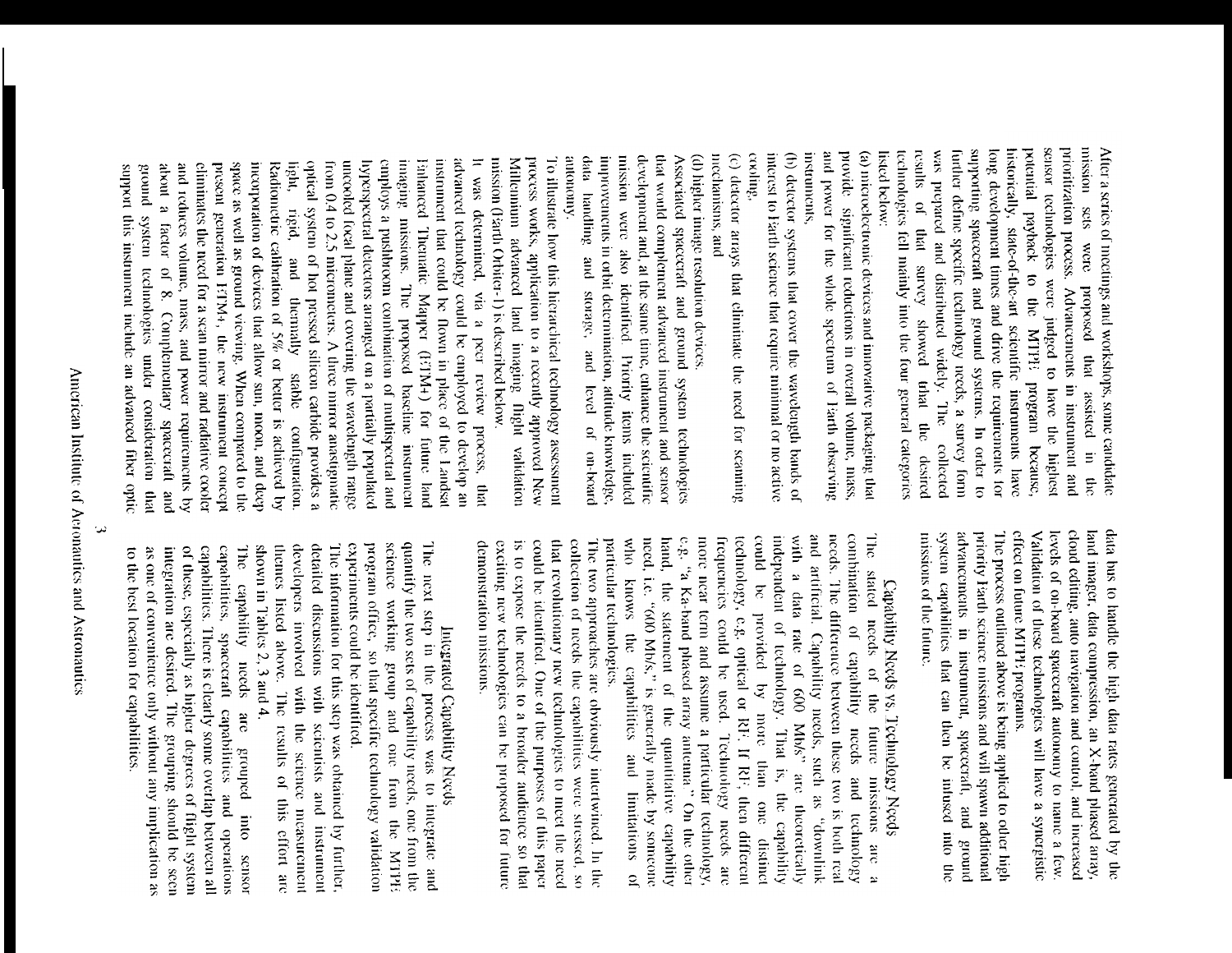'1'wet columns of information are given for each need. The middle column contains the level of capability that would satisfy most of the future missions that were studied. The last column shows a capability that is desired by only one or two future missions. In other words, a technology demonstration that provided the capability shown in the middle column would provide a valuable step forward while one that met the capability shown in the right band column would satisfy even the most demanding of the future science missions that were surveyed In the following sections the furthe discussion and rationale for the. capability needs is given.

### **Sensor Capability Needs**

The integrated needs of science instruments arc. presented in '1'able. 2. The.sc. capabilities and technologies were identified as those that would result in smaller, lighter, simpler, less costly, more reliable future science instruments. It will be clear in the table that most of the needs arc strongly attached to a particular technique, for example lightweight, the.rlnally stable optical materials are needed for optical sensors whereas techniques such as inflatable antennas arc needed for microwave sensors. Thus some selection between measurement techniques is inherent in prioritizing the technologies.

Rationalc for Sensor Capability Need s

Materials

Materials with light weight and low thermal expansion at c dc.sired fot optical instrument structures, optics and integrated optical structural assemblies. Silicon Carbide is seen as a major candidate to meet these needs.

### **Optics**

optical designs with wide fields of view can be used to eliminate scanning minor assemblies, thus greatly reducing complexity, mass and cost.

**Optical Elements** 

Wedge fillers are desired 10 provide spectrometer functionality in a greatly reduced size. High performance, narrow hand optical filters are desired for future instruments that rely on detecting either I a s e r backscatter or thermal emission from the atmosphere.

|                                                                      | '1'able '2, Integrated Sensor Capability Needs                           |                                                     |
|----------------------------------------------------------------------|--------------------------------------------------------------------------|-----------------------------------------------------|
| <b>Capability</b>                                                    | <b>General Need</b>                                                      | <b>Limited Need</b>                                 |
| Large Area PushbroomImaging<br>Spectrometers                         | <b>Multispectral Arrays</b>                                              | Hyperspectral AT1ays<br>Wedge Filters               |
| <b>Wide Angle optics</b>                                             | 151040 dc.glees                                                          |                                                     |
| <b>Stable, Light Weight Optics and Support</b><br><b>St</b> ructures | <b>Silicon Carbide or Composite Elements</b>                             |                                                     |
| Improved UV, <b>Visible</b> , IR, and<br>MicrowayeDetectors          | Uncooled                                                                 | $QWIP(31016$ microns)<br>MMIC (54 to 183 Ghz)       |
| <b>Superconducting Bolometers</b>                                    | <b>Low Power Local Oscillators</b>                                       |                                                     |
| 1 inhanced Cryocoolers                                               | 5s1080K<br>5 Year Lifetime<br>Low Vibratory Disturbance                  | 30 1045 K                                           |
| <b>Solid State 1 asers</b>                                           | $0.$ S to $2$ microns<br>$10\rightarrow 10$ pulses<br>3 to 5% Efficiency | 2.5 Thz 1 meal oscillators                          |
| <b>Optical Mixers and Multipliers</b>                                |                                                                          | $2.5$ Thz                                           |
| Narrow Band Optical Filters                                          | $(0.2.9 \text{ m } 0.32 \text{ microns})$<br>$0.82$ to $0.94$ microns    |                                                     |
| Improved, Less Costly Calibration<br>Techniques                      | 0.4 to 10 microns                                                        | 5% Radiometric Accuracy<br>1% Radiometric Stability |
| High Speed Analog to Digital<br>Converters                           | $>12 \text{ bits}$                                                       | $>14$ bits ( $>1$ Mhz)<br>20 bits (O.? Mhz)         |
| <b>Data Compression ASICS</b>                                        | 1 ossless                                                                | Lossy                                               |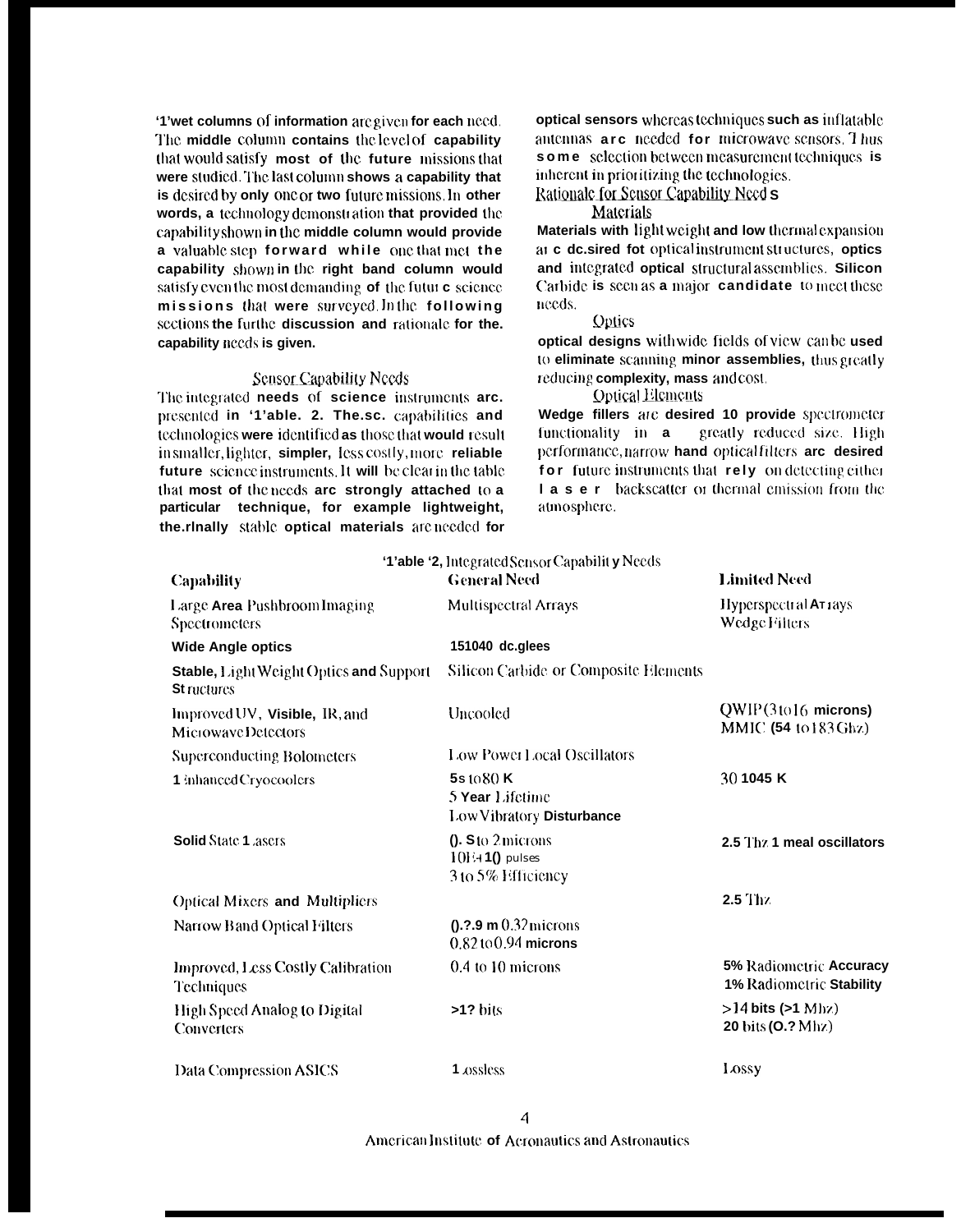### Detectors

for certain parts of the frequency spectrum, namely Improved low cost, detectors are required especially wavelength Integrated long wavelength infrared and Monolithic Microwave Quantum Well Infrared Photodecetors (QWIP) for **Circuits** (NMIC)  $101$ millimeter

### Coolers

cryocoolers are desired mostly for cooling infrared Long lived, lightweight, low cost vibrationless detectors.

### SButonuy

antennas are required for future SAR, radar and Lightweight, precise distance measurements using RF links. antennas are required for missions requiring passive microwave instruments. Stable phase center low cost, deployable алвмоющ  $\chi_{\rm COV}$ 

**RI**-Components

mstruments. for future SAR, radar More efficient, low cost RF components are needed and passive microwave

### **SISSET**

topography measurement. key components in lidars for wind, acrosol and precise Reliable, power efficient, lighter weight lasers are the

### Controls

alignment for laser backscatter collectors. Autonomous optical alignment is required to maintain

## Mechanisms

Spectrometers for atmospheric temperature chemistry studies. applications, including compact Fourier Transform prezoelectrics рэглярины are desired for mechanical devices, a number dous  $\lim_{h \to 0}$  $\tilde{a}$ æ

### Accelerometers

compensation of very small forces acting on the missions Sensitive lightweight accelerometers are required for satellite requiring detection  $_{\text{pure}}$ perhaps

High speed, low cost, reliable highly integrated electronics are required for the signal chains and command and data sections of all sensors. **Piccupanes** 

## Spacecraft Capability Needs

apple. enable either new areas where advances in spacecraft capability would unaffordable 3 contains what were considered the major  $\overline{a}$  $\frac{1}{5}$ missions continuation MON  $\tilde{a}$ considered present

> new cross subsystem architecture is implied, such as subsystems, such as power sources, while in others a multi-functional structures or very small spacecraft. the improvements are called out in traditional measurements at greatly reduced cost. In some cases

### Rationale for Spacecraft Capability Needs **Power**

life. that use large amounts of power. These are More efficient power systems are needed for all variety, thus the need for batteries with high cycle would use them are of the long term monitoring aperture radars (SAR) and lidars. The missions that represented by missions but are seen as enabling for those missions active sensors such as synthetic

# Attitude and Orbit Determination

very precise attitude knowledge stems from the desire such as can be done with GPS receivers that can adaptable to new missions. Combination of functions, determination approaches that are low cost and casily The future missions desire on-board attitude and orbit to co-register pixels from different instruments on promising approach to that objective. The need for provide both position and attitude, is seen as different platforms flying in formation.

### Propulsion

Two needs were identified for propulsion capabilities, microspacecraft. The latter is required for lower cost needs to be compensated both to provide reasonable around 300 km, in a high drag environment. Drag gravity measurement which operate at low altitude, orbit maintenance and also to enable missions such as methods. components and the other for drag compensation one for very low thrust, lightweight propulsion of experimental error. mission lifetimes and also to remove a major source The former is required for low  $1800$ 

# Command and Data Handing

swaths, from 50 to 200 km with resolution as low as have the potential for collecting data over large devices and high rate data busses comes primarily The need for high capacity, high rate data storage on-board memories of hundreds of Gbits capacity. about once a day, require lightweight reliable low cost Efficient mission architectures, with downlinks only with data rates up to hundreds of Mbits per second. 10 to 30m. Instrument concepts have been developed from SARs and hyperspectral imagers. Both of these

 $\overline{C}$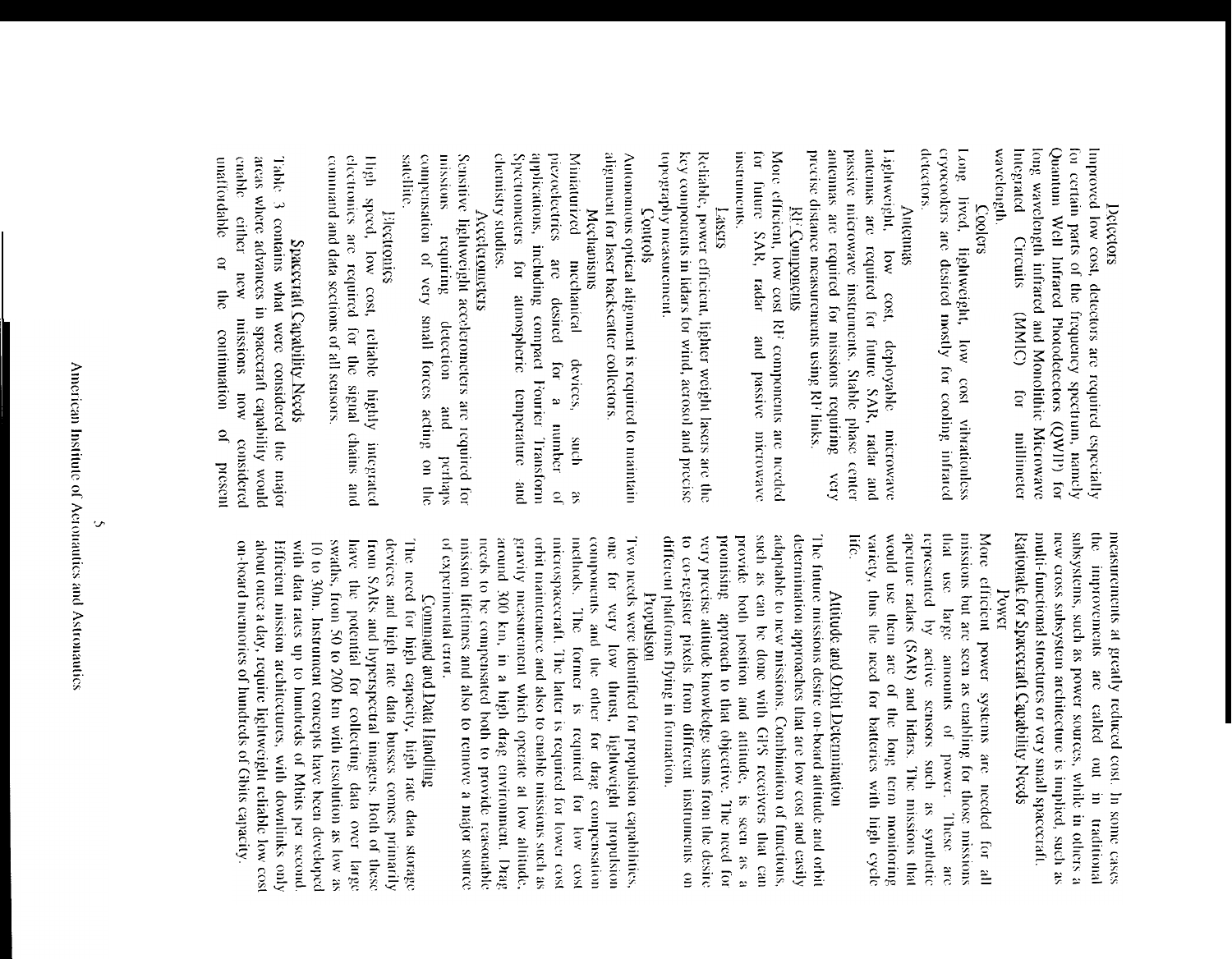| <b>Capability</b>                                                                                                                                                                                                                           | '1'able 3. Spacecraft Capability Needs<br><b>General Need</b>                                                                    | <b>Limited Need</b>                                                                                                                                                 |  |  |
|---------------------------------------------------------------------------------------------------------------------------------------------------------------------------------------------------------------------------------------------|----------------------------------------------------------------------------------------------------------------------------------|---------------------------------------------------------------------------------------------------------------------------------------------------------------------|--|--|
| Resource Efficient Power Generation                                                                                                                                                                                                         | 4010 50 W/kg                                                                                                                     | 60 to 80 W/kg<br>>1 kw payload power<br>701090 Whr/kg                                                                                                               |  |  |
| <b>Improved Energy Storage Capacity</b>                                                                                                                                                                                                     | 40 m 60 Whr/kg<br>up to 30, 000 cycles                                                                                           |                                                                                                                                                                     |  |  |
| Precise Orbit 1 Determination                                                                                                                                                                                                               | $3$ to $5$ m                                                                                                                     | 1to 0.1 m                                                                                                                                                           |  |  |
| Miniaturized Attitude Control                                                                                                                                                                                                               | GPS on a chip or equivalent<br>0.1 degree                                                                                        | 0.01 to $0.003$ degree for pixel<br>coregistration                                                                                                                  |  |  |
| <b>Advanced Propulsion Systems</b>                                                                                                                                                                                                          | High Specific Impulse (500" to 1000 s)<br>1 to 22 N Thrust Levels                                                                | 0.1 <sub>N</sub>                                                                                                                                                    |  |  |
| Increased Mass Data Storage                                                                                                                                                                                                                 | Up to 200 GB                                                                                                                     | Up to 2 TB                                                                                                                                                          |  |  |
| 1 inhanced On-Board Flight Computer                                                                                                                                                                                                         | 32 bit                                                                                                                           |                                                                                                                                                                     |  |  |
| HighBandwidthData Systems                                                                                                                                                                                                                   | 50 Mb/s<br>MIL-STD-1773 with Backward<br>Compatibility<br>Interface Simplification<br><b>ATM Protocol</b>                        | 300 10600" M h/S                                                                                                                                                    |  |  |
| High Bandwidth Communications                                                                                                                                                                                                               | 50 to 150 Mb/s<br>X-Band Phased Array<br>Ka-BandPhased Amy (25.5 to 27<br>Ghz)<br><b>Associated Ka-Band Flight</b><br>Components | 300 to 600 M b/s                                                                                                                                                    |  |  |
| Atomic Oxygen Resistant Materials<br>and Stable Coatings                                                                                                                                                                                    | 400 to 1000 km Altitude (Polar orbits)                                                                                           | 2S() to 350 km Altitude                                                                                                                                             |  |  |
| Integrated Multi-Functional<br><b>Structures</b>                                                                                                                                                                                            | Mechanical, Electrical, Thermal                                                                                                  |                                                                                                                                                                     |  |  |
| Formation Flying Separation<br>Maintenance                                                                                                                                                                                                  | 2500 km                                                                                                                          | 500 <sub>m</sub>                                                                                                                                                    |  |  |
| Very Small, 1 .ow Cost Spacecraft                                                                                                                                                                                                           |                                                                                                                                  | Less than 10 kg;<br>$~5100K$ each                                                                                                                                   |  |  |
| Telecommunications<br>The future investigations desire fixed nml-deployable<br>high gain antennas that can be steered electronically<br>to reduce the mass, power, cost, risk and complexity<br>of present high gain and low gain antennas. | need rates as high as 600 Mb/s.<br><b>Materials</b>                                                                              | the aforementioned SAR and hyperspectral imagers<br>The need for materials also stems from the desire to<br><b>operate at low altitudes.</b> Some of these missions |  |  |

 $\mathfrak{t}$ of present high gain and low gain antennas.<br>Applications include both TDRSS and direct to the ground. Most moderate data rate missions arc well served by rates in the range of 50 to 150 Mb/s while

of these require large deployable antennas and structures made of plastic materials, such as inflatables. Present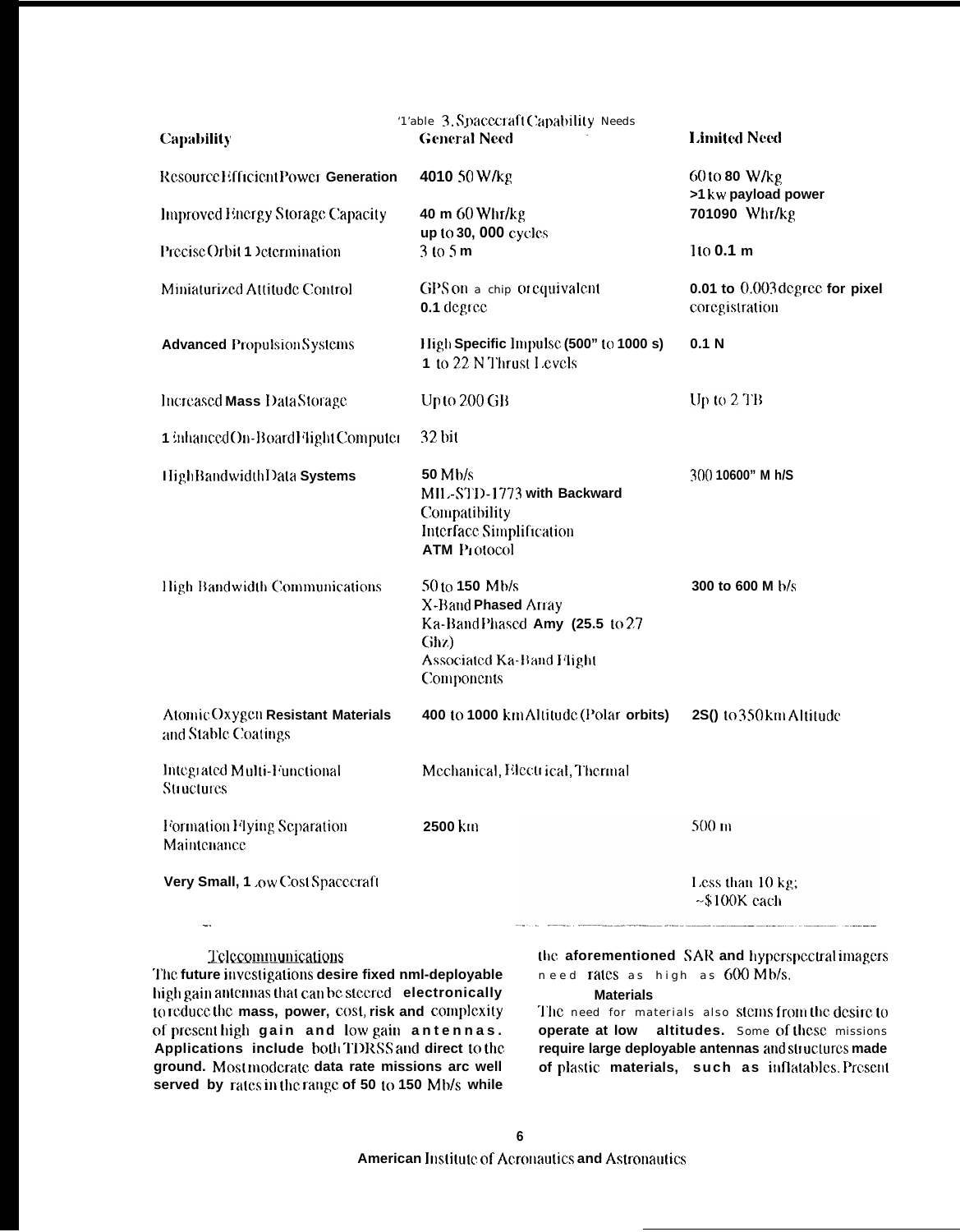materials are susceptible 10 degradation by atomic ox ygen.

**Multifunctional Structures** Present spacecraft arc designed, built and tested along lines that stress functional and subsystem separation. As spacecraft become smaller the structures and the teams that build tbcm must become more highly integrated.

### Formation Flying

Formation flying covers a spectrum of mission architectures, all using more than one spacecraft that together form a larger measurement system. This capability is dc.sired for several reasons. The first is to enable the potential to replace individual EOS instruments without having to replace entire multiinstrument platforms. The second reason is (o allow the eventual replacement of the large multi-instrument platforms with a number of much smaller cooperating single instrument platforms. The third reason is to enable science measurements that by their nature rely on multiple. spacecraft, such as interferometric SAR and gravity measurement.

### **Yery Small Spacecraft**

Some future mission architectures require the dispersion of many small satellites so that simultaneous, geographical I y separated measurements can be take.n. In order to build, launch and operate s u c h satellite constellations, each one must a) cost hundreds of thousands, not millions; b) weigh kilograms, nothundreds of kilograms and c) operate autonomously.

### **Operations Capability Needs**

Table 4 contains operations capability needs that arc expected to result in more autonomous, Self maintaining flight systems, easier, lower cost access to ground antennas and m o r e efficient ground transport of data.

### **On-Board Processing**

Several of the missions can make usc of very powerful cm-board processors, either general purpose of dedicated **designs.** Processors with "GigaH OPS" equivalent" processing speed can be used to perform the type of processing that is now done (m the ground before. any scientific or operational usc of the data is made. 1 ixamples are processing of SAR data to the image stage or operations cm specially weighted combinations of spectral data from hyperspectral imagers. It is difficult to quantify the processing speed needed for these t ypcs of processors because two different technology paths might be used to provide the capability, either very powerful general purpose. computers or specially designed digital signal processors. The choice between these should consider technology development or non recurring cost,

recurring cost of eachnew device as well as the mass and power of the flight devices.

### Autonomy

Each of the future missions desires to operate with a high degree of autonomy so that routine operations, maintenance and health monitoring can be done efficiently. ~'here is also the desire to command the spacecraft at a highlevel, so that operations team sizes are reduced and the scientists can be in more direct control of their experiments.

### **Ground Stations**

1 lower cost, autonomous ground stations will reduce cost by allowing more ground stations to be widely dispersed at tbc most efficient locations and operated by smaller staff Higherdownlinkrates allow tbc data to be transferred with fewer passes and less usc of groundstation time.

### Ground Data Handling

Improvements in ground data handling, including both storage and distribution are needed to efficiently handle large data volumes and to distribute data quickly to dispersed data users.

### Interactive Access

The users of data from space borne instruments desire. to command the investigations at a high level and have widely dispersed access to data over global networks.

**Strawman Mission Architecture Development** Once the capability needs were identified, they were transmitted to the IPDTs so that they could identify technologies to supply the appropriate functionality and performance. Concurrent with the 11'1)'1' activity a series of technology validation mission architectures was define.d (o help focus the discussion. These mission architectures provided tbc IPDT technology developers with enough of  $a$  mission context to develop concepts and costs for actual technology demonstrations.

The validation mission architectures are briefly described in  $\mathbf{A}$  able 5. Hach one is built around a science measurement theme, including as its centerpiece an advanced instrument and then key supporting technologies. Some of the important features of these mission architectures are the following: a) short mission development cycles with a goal for the first launch date in late 1998; b) small, low cost launch vehicles, the biggest being of the LMLV/Taurus class, the smallest of the half-l>c~asus class; c) short mission lifetimes determined by the time required to validate the technology and d) each mission demonstrating **a n advanced** end-to-end science measurement with no science data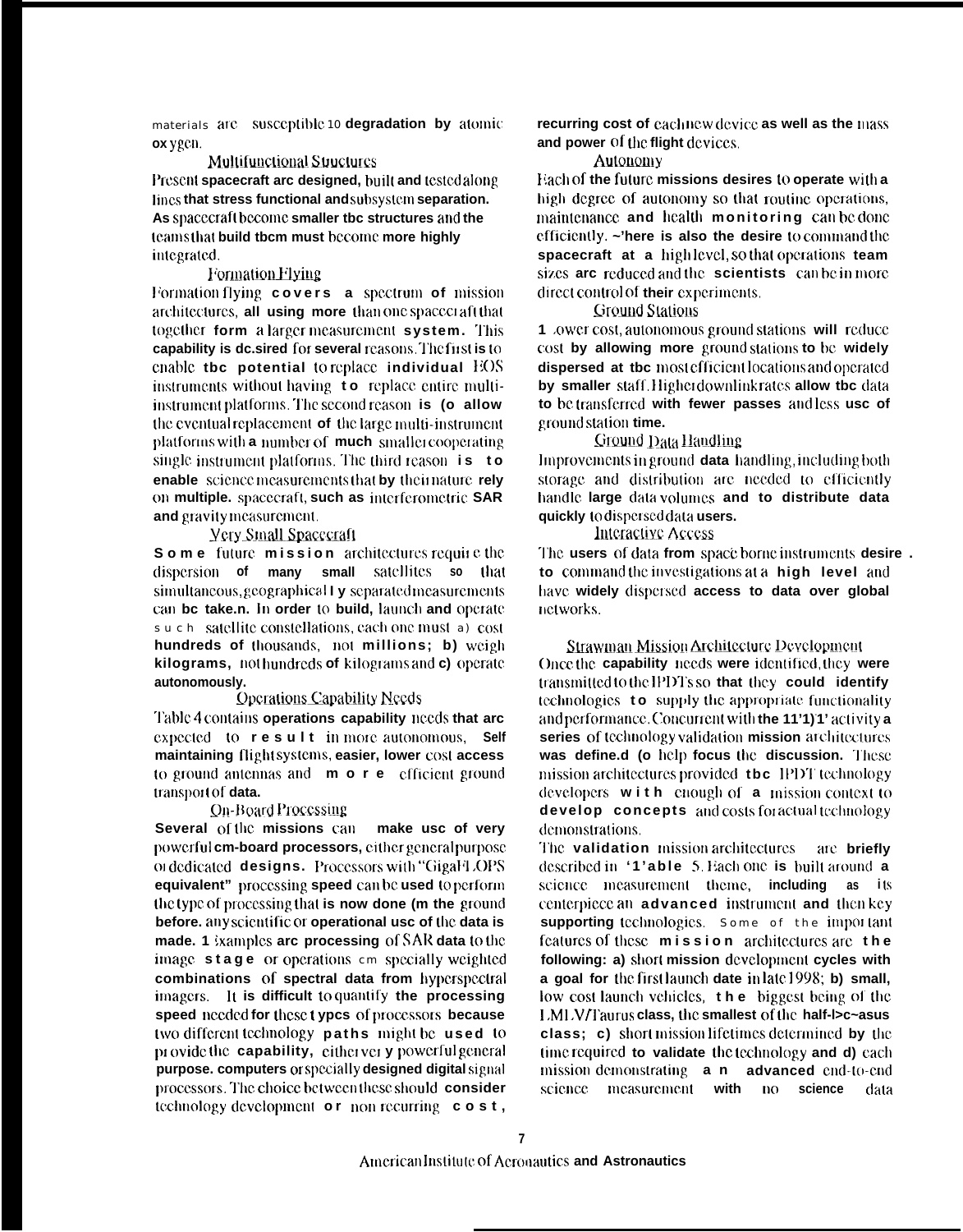| requirements as such, only those necessary to        | '1'able 4. operations Capability Needs                                                                                                                         | demonstrate an approach relative to a known standard.                |  |  |  |
|------------------------------------------------------|----------------------------------------------------------------------------------------------------------------------------------------------------------------|----------------------------------------------------------------------|--|--|--|
| <b>Capability</b>                                    | <b>General Need</b>                                                                                                                                            | <b>Limited Need</b><br>۰                                             |  |  |  |
| <b>Enhanced On-Board Processing</b>                  | 1 GFLOPS-equivalent<br><b>Hifficient Load Processing</b>                                                                                                       | 3 to 10 GIIJOPS-equivalent<br><b>Fusion of Multiple Data Streams</b> |  |  |  |
| Progressive Flight Segment<br>Autonom y              | Scheduling and Sequencing<br><b>Ylight</b> Segment Health<br>Summarization<br>FaultDetection, isolation, and<br><b>Recovery</b><br>Auto Navigation and Control | Cloud and Feature Editing<br>Station Keeping and Formation Flying    |  |  |  |
| Low Cost Ground Stations                             | <b>Global Coverage</b><br>50-150 Mbps Downlink                                                                                                                 | 300 to 600 Mbps Downlink                                             |  |  |  |
| Advancements in Storage<br>Management and Technology | $0.5$ TB/day<br>Interoperability of Commercial<br>Media and Software                                                                                           | 2 TB/day                                                             |  |  |  |
| <b>Improvements in interactive Access</b>            | Standardized Inter faces<br><b>Networking</b>                                                                                                                  |                                                                      |  |  |  |

|                                               | <b>THUIC OF DUBBBBB A</b>                                               | uawinan mission Architectures                                                                                   |                                                                                                     |
|-----------------------------------------------|-------------------------------------------------------------------------|-----------------------------------------------------------------------------------------------------------------|-----------------------------------------------------------------------------------------------------|
| MISSION TILE                                  | KEY SCIENCE VISION AD DRESSED                                           | KEY TECHNOLOGY VALIDATION                                                                                       | <b>COMMENTS</b>                                                                                     |
| <b>LAND IMAGING</b>                           | LAND SURFACE CHARACTER IZATION<br>AND USE; BIO PRODUCTIVITY             | ADVANCED IMAGER<br><b>FORMATION FLYING</b>                                                                      | POTENTIAL REPLACEMENT FOR<br>LAN DSAT 8                                                             |
| ATMOSPHERIC NADIR<br><b>SOUNDING</b>          | TEMPERATURE AND MOISTURE<br><b>PROFILING</b>                            | LIGHTWEIGHT COMPACT SPECTROMETER<br>LONG WA VELENGTHOETECTORS<br>FORMATTON FLYING                               | POTENTIAL INFUSION INTO<br><b>NPOESS MONITORING</b><br><b>SATELLITES</b>                            |
| TROPOSPHERIC CHEMISTRY                        | TROPOSPHERIC OZONE AND<br>POLLUTANT MAPPING                             | LIGHTWEIGHT COMPACT SPECTROMETER<br>LONG WAVELENGTH DETECTORS                                                   |                                                                                                     |
| TROPOSPHERIC WINDS                            | TROPICAL TROPOSPHERIC WINDS                                             | LIGHTWEIGHT SOLID STATE LASER AND<br><b>TELESCOPE</b>                                                           | TECH DEMONSTRATION FOR<br>MISSING EOS MEASUREMENT<br>GOAL                                           |
| GPS<br>CONSTELLATION/ATMOS<br><b>SOUNDING</b> | HIGH SPATIAL AND TEMPORAL<br>RESOLUTION TEMPERATURE<br><b>PROFILING</b> | <b>VERY SMALL S/C</b><br>S/C CO NSTELLATION<br><b>GPS ON A CHIP</b>                                             | POTENTIAL TO INCREASE<br>RESOLUTION AND DECREASE<br>COST OF ATM OS. SOUNDING<br><b>MEASUREMENTS</b> |
| <b>LIGHT SAR</b>                              | G1OBAL TOPOGRAPHY AND<br>TOPOGRAPHIC CHANGE                             | LIGHTWEIGHT SAR COMPONENTS                                                                                      | GREATLY REDUCE COST OF<br>FUTURE TOPOGRAPHIC<br>CHANGE MONITORING                                   |
| <b>LARGE APERTURE/SOIL</b><br><b>MOISTURE</b> | G1OBAL SOIL MOISTURE                                                    | VERY LARGE DE PLOYABLEANIENNA<br>SPA RSE ARRAY AN TEN NA TECHNIQUE                                              | TECH OEMO FOR MISSING<br><b>MEASUREMENT OF</b><br>HYDROLOGICAL CYCLE                                |
| FLIGHT OF OPPORTUNITY                         | <b>OCEAN WIND</b>                                                       | ADVANCED SMALL, LOW POWER<br><b>INSTRUMENT/COMPONENTS</b><br>ADVANCED SMALL, LOW POWER S/C<br><b>COMPONENTS</b> | OCEAN WIND AN EXAMPLE<br>OF SMALL INSTRUMENT DEMO                                                   |
| <b>FORMATION</b><br><b>FLYING/GRAVITY</b>     | <b>GLOBAL GRAVITY MAPPING</b>                                           | <b>CLOSE FORMATION FLYING</b><br>S/C TO S/C RANGE AND RANGE RATE<br><b>MEASUREMENT</b><br><b>ACCELEROMETER</b>  | <b>OCEAN CIRCULATION STUDIES</b>                                                                    |
| <b>RADAR</b>                                  | <b>WIND</b><br><b>CLOUDS</b><br>OCEAN TOPOGRAPHY                        | LIGHTWEIGHT RADAR COMPONENTS                                                                                    |                                                                                                     |